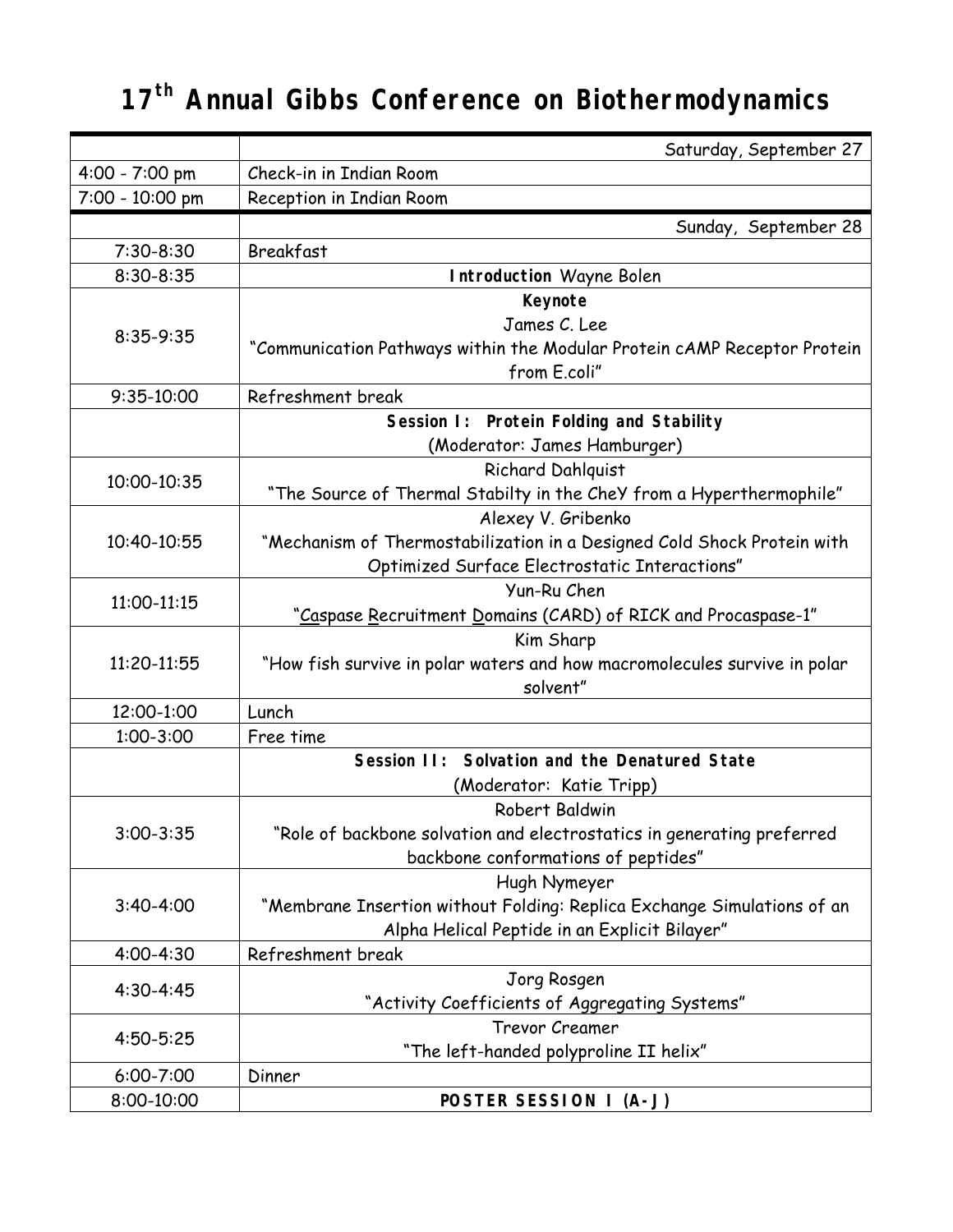|               | Monday, September 29                                                          |
|---------------|-------------------------------------------------------------------------------|
| $7:30-8:30$   | Breakfast                                                                     |
|               | Session III: Nucleic Acid-Protein Ligand Interaction                          |
|               | (Moderator: Scott Larson)                                                     |
| 8:30-9:05     | David Wilson                                                                  |
|               | "Surface Plasmon Resonance-Biosensor and Calorimetric                         |
|               | Investigation of DNA-Organic Cation Interactions"                             |
| $9:10-9:45$   | Liskin Swint-Kruse                                                            |
|               | "Asymmetric Allosteric Transition Pathway in the LacI Core Domain             |
|               | Homodimer"                                                                    |
| 9:50-10:05    | Eda Koculi                                                                    |
|               | "The effect of polyamines on the energy and structure of rate limiting        |
|               | transition state and final folded state of Tetrahymena ribozyme."             |
| 10:10-10:30   | Refreshment break                                                             |
| 10:30-11:05   | Lihua Jin                                                                     |
|               | "Thermodynamics of Ligand Binding to <i>E. coli</i> Arginine Repressor"       |
|               | Ronald Shikiya                                                                |
| 11:10-10:25   | "Thermodynamic Contributions for the Incorporation of a Single Mismatch       |
|               | into the $d(A_7C_5T_7C_5T_7)$ Intramolecular Triplex"                         |
|               | Dorothy Beckett                                                               |
| 11:30-12:05   | "The Biotin Repressor: linkage of ligand binding, protein assembly and site-  |
|               | specific DNA binding"                                                         |
| 12:10-1:10    | Lunch                                                                         |
| $1:10-3:30$   | Free time                                                                     |
|               | Session IV: Folding and Binding                                               |
|               | (Moderator: Daniel Isom)                                                      |
|               | Lila Gierasch                                                                 |
| $3:00 - 3:35$ | "Monitoring Protein Stability and Aggregation In Vivo                         |
|               | by Real-time Fluorescent Labeling"                                            |
| 3:40:4:15     | Terry Oas                                                                     |
|               | "D <sub>2</sub> O, Thiourea and Fast Folding Proteins: Tales of an Accidental |
|               | Thermodynamicist"                                                             |
| 4:20-4:50     | <b>Refreshment Break</b>                                                      |
| 4:50-5:05     | Connie Yarian                                                                 |
|               | "Kinetic Study of Partially-Liganded Human Hemoglobin Intermediates           |
|               | Confirms a Dominant Pathway for Cooperative Ligand Binding"                   |
| $5:10 - 5:45$ | Ed Lewis                                                                      |
|               | "Non-linear Least Squares Analysis of ITC Data: Simple to Complex Models      |
|               | and Monte Carlo Evaluation of the Uncertainties in K, AH, and n Parameter     |
|               | Estimates"                                                                    |
| 6:00-7:00     | Dinner                                                                        |
| 8:00-10:00    | POSTER SESSION II (K-Z)                                                       |
|               |                                                                               |